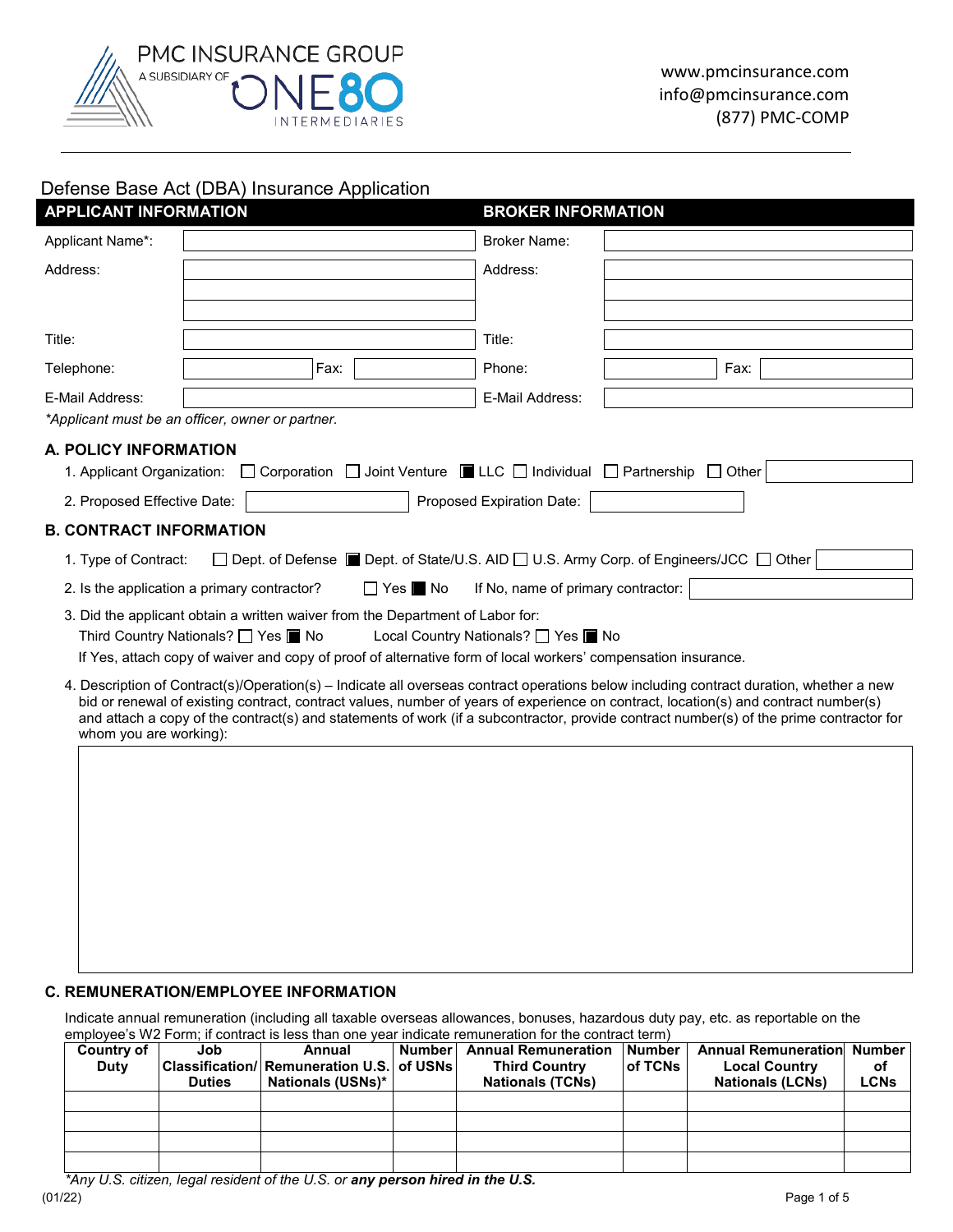

#### Indicate travel to overseas military bases or DBA contract worksite(s) by U.S.-based and/or other employees not included above:

| Country | <b>City, State or Military Base</b> | <b>Job Classification/Duties</b> | <b>DBA Worksite Location</b> | <b>Person-Weeks</b> |
|---------|-------------------------------------|----------------------------------|------------------------------|---------------------|
|         |                                     |                                  |                              |                     |
|         |                                     |                                  |                              |                     |
|         |                                     |                                  |                              |                     |

> One travel week equals 7 consecutive days or any part thereof, i.e. 12-day trip equals 2 travel weeks.

> Person-Weeks is the number of travel weeks per person, i.e. 2 employees traveling for 12 days = 4 travel weeks or 2 travel weeks per person.

## **D. TRANSPORTATION INFORMATION**

Indicate the maximum number of employees on each method of transportation and at each location indicated below:

|                                                                                                                                                                                                                                                                                                                                                                                        | <b>Maximum Number</b><br>of USNs                                                                                                                                                                                              | <b>Maximum Number</b><br>of TCNs | <b>Maximum Number</b><br>of LCNs | <b>Quarters' Location</b> | Indicate Details of Land and Water Travel,<br>Number of Flights, Work Site and Housing |
|----------------------------------------------------------------------------------------------------------------------------------------------------------------------------------------------------------------------------------------------------------------------------------------------------------------------------------------------------------------------------------------|-------------------------------------------------------------------------------------------------------------------------------------------------------------------------------------------------------------------------------|----------------------------------|----------------------------------|---------------------------|----------------------------------------------------------------------------------------|
| Land                                                                                                                                                                                                                                                                                                                                                                                   |                                                                                                                                                                                                                               |                                  |                                  |                           |                                                                                        |
| (Auto/Bus)                                                                                                                                                                                                                                                                                                                                                                             |                                                                                                                                                                                                                               |                                  |                                  |                           |                                                                                        |
| Air Travel*                                                                                                                                                                                                                                                                                                                                                                            |                                                                                                                                                                                                                               |                                  |                                  |                           |                                                                                        |
| <b>Water Travel</b>                                                                                                                                                                                                                                                                                                                                                                    |                                                                                                                                                                                                                               |                                  |                                  |                           |                                                                                        |
| <b>Work Site</b>                                                                                                                                                                                                                                                                                                                                                                       |                                                                                                                                                                                                                               |                                  |                                  |                           |                                                                                        |
| Sleeping<br><b>Quarters</b>                                                                                                                                                                                                                                                                                                                                                            |                                                                                                                                                                                                                               |                                  |                                  |                           |                                                                                        |
|                                                                                                                                                                                                                                                                                                                                                                                        | *For air travel indicate the total number of commercial/chartered flights (one flight equals one takeoff and landing.                                                                                                         |                                  |                                  |                           |                                                                                        |
|                                                                                                                                                                                                                                                                                                                                                                                        | 1. What is the distance (in miles) between the housing quarters and worksite?<br>2. Describe the method of transportation between the housing quarters and worksite:                                                          |                                  |                                  |                           |                                                                                        |
|                                                                                                                                                                                                                                                                                                                                                                                        |                                                                                                                                                                                                                               |                                  |                                  |                           |                                                                                        |
|                                                                                                                                                                                                                                                                                                                                                                                        | 3. Does the applicant own, operate or lease aircraft for purposes of executing the contract to be covered? □ Yes ■ No<br>If Yes, describe the aircraft and frequency of use to transport employers covered under this policy: |                                  |                                  |                           |                                                                                        |
|                                                                                                                                                                                                                                                                                                                                                                                        |                                                                                                                                                                                                                               |                                  |                                  |                           |                                                                                        |
| E. GENERAL INFORMATION                                                                                                                                                                                                                                                                                                                                                                 |                                                                                                                                                                                                                               |                                  |                                  |                           |                                                                                        |
| If Yes, describe:                                                                                                                                                                                                                                                                                                                                                                      | 1. Any work performed underground or above 15 feet?                                                                                                                                                                           |                                  |                                  |                           | $\blacksquare$ Yes $\blacksquare$ No                                                   |
|                                                                                                                                                                                                                                                                                                                                                                                        |                                                                                                                                                                                                                               |                                  |                                  |                           |                                                                                        |
|                                                                                                                                                                                                                                                                                                                                                                                        | 2. Are employees tenured employees of the company?<br>If No, are they: [ Independent Contractors     Hired from Staffing Firm/Placement Agency                                                                                |                                  |                                  |                           | $\Box$ Yes $\blacksquare$ No                                                           |
|                                                                                                                                                                                                                                                                                                                                                                                        |                                                                                                                                                                                                                               |                                  |                                  |                           |                                                                                        |
| 3. Are subcontractors used?                                                                                                                                                                                                                                                                                                                                                            |                                                                                                                                                                                                                               |                                  |                                  |                           | $\Box$ Yes $\blacksquare$ No                                                           |
| If Yes, give percentage of total contract subcontracted:                                                                                                                                                                                                                                                                                                                               |                                                                                                                                                                                                                               |                                  |                                  |                           |                                                                                        |
| If Yes, does the applicant require current certificates of DBA insurance from all subcontractors?<br>$\Box$ Yes $\blacksquare$ No<br>(Any subcontractor used at any level below must procure DBA coverage or the subcontractor's employees could legally fall under your<br>DBA liability if the subcontractor is unable to pay the benefits due to an injured subcontractor employee) |                                                                                                                                                                                                                               |                                  |                                  |                           |                                                                                        |
|                                                                                                                                                                                                                                                                                                                                                                                        | 4. Who is security provided by: $\Box$ Employees $\Box$ Outside Contractor(s) $\Box$ U.S. Military                                                                                                                            |                                  |                                  |                           |                                                                                        |
|                                                                                                                                                                                                                                                                                                                                                                                        | If provided by an outside contractor, provide security firm name(s):                                                                                                                                                          |                                  |                                  |                           |                                                                                        |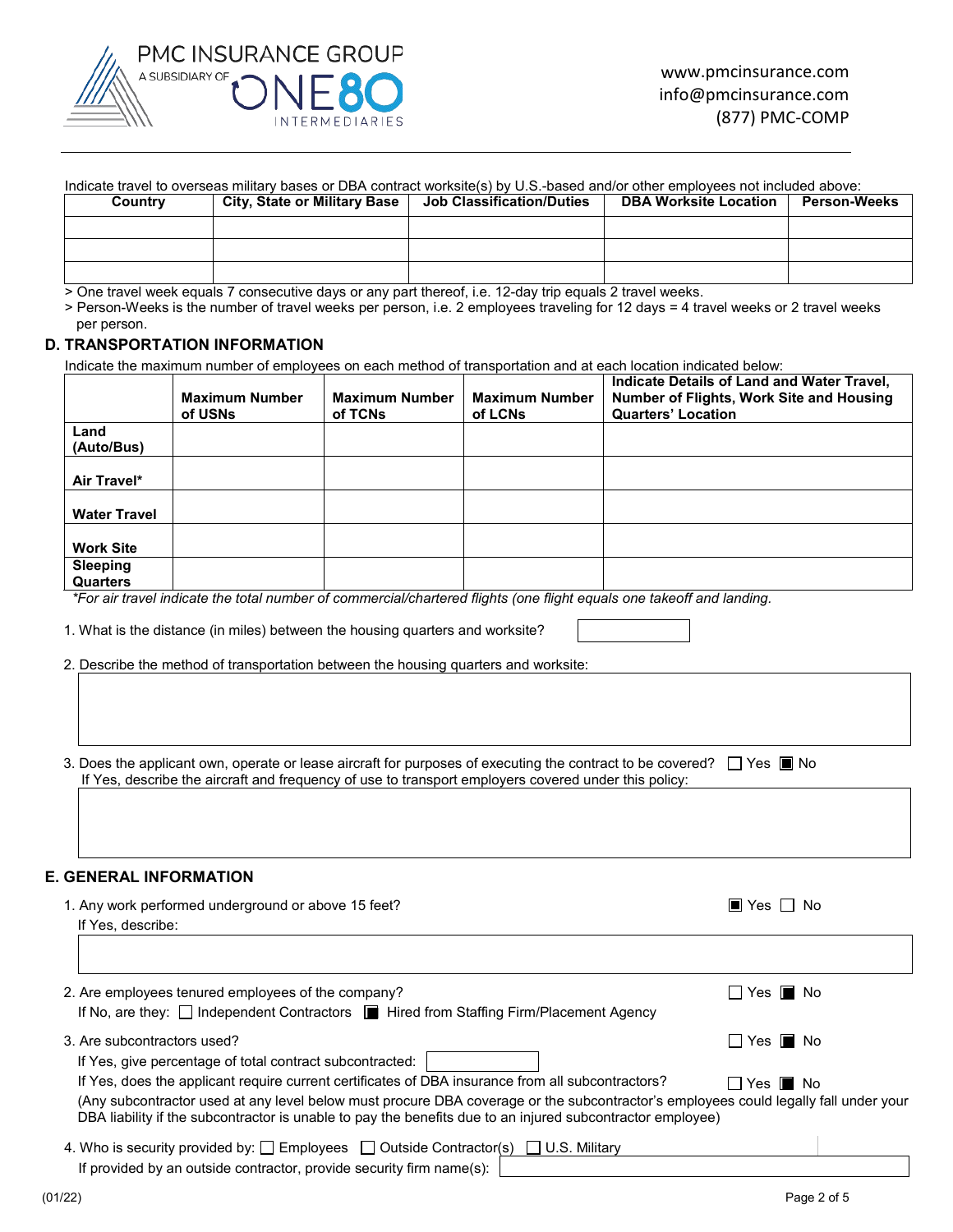

| 5. Are employee background checks conducted?                                                                                                                                                                                     | $\Box$ No<br>Yes                           |
|----------------------------------------------------------------------------------------------------------------------------------------------------------------------------------------------------------------------------------|--------------------------------------------|
| 6. Are physicals required after offers of employment are made?<br>Are physicals required prior to work release?                                                                                                                  | Yes $\Box$ No<br>∏Yes ∏No                  |
| 7. Does the applicant have an evacuation plan for its employees for emergency medical?<br>Does the applicant have an evacuation plan for its employees for political instability?<br>If Yes, describe:                           | ∣ I No<br>Yes<br>$\Box$ No<br>Yes          |
|                                                                                                                                                                                                                                  |                                            |
| 8. Does the applicant provide non-work related medical insurance for USNs?<br>Does the applicant provide non-work related medical insurance for TCNs?<br>Does the applicant provide non-work related medical insurance for LCNs? | No<br>Yes<br>l INo<br>Yes<br>l I No<br>Yes |
| If Yes, indicate the carrier:                                                                                                                                                                                                    |                                            |
| <b>F. LOSS HISTORY</b>                                                                                                                                                                                                           |                                            |
| 1. In the past 5 years have you experienced any DBA-specific losses?<br>If Yes, provide the current information:<br>> A current DBA loss run history from your current carrier                                                   | l INo<br>l Yes                             |
| > Any prior loss runs from prior carriers (if any) in the past 5 years                                                                                                                                                           |                                            |

- > Total DBA remuneration for the past 5 years
- > Details of any large losses over \$50,000

## **FRAUD WARNINGS**

**NOTICE TO APPLICANTS:** ANY PERSON WHO KNOWINGLY AND WITH INTENT TO DEFRAUD ANY INSURANCE COMPANY OR OTHER PERSON FILES AN APPLICATION FOR INSURANCE OR STATEMENT OF CLAIM CONTAINING ANY MATERIALLY FALSE INFORMATION OR, CONCEALS, FOR THE PURPOSE OF MISLEADING, INFORMATION CONCERNING ANY FACT MATERIAL THERETO, COMMITS A FRAUDULENT ACT, WHICH IS A CRIME AND MAY SUBJECT SUCH PERSON TO CRIMINAL AND CIVIL PENALTIES.

**NOTICE TO ARKANSAS, NEW MEXICO AND WEST VIRGINIA APPLICANTS:** ANY PERSON WHO KNOWINGLY PRESENTS A FALSE OR FRAUDULENT CLAIM FOR PAYMENT OF A LOSS OR BENEFIT, OR KNOWINGLY PRESENTS FALSE INFORMATION IN AN APPLICATION FOR INSURANCE IS GUILTY OF A CRIME AND MAY BE SUBJECT TO FINES AND CONFINEMENT IN PRISON.

**NOTICE TO COLORADO APPLICANTS:** IT IS UNLAWFUL TO KNOWINGLY PROVIDE FALSE, INCOMPLETE, OR MISLEADING FACTS OR INFORMATION TO AN INSURANCE COMPANY FOR THE PURPOSE OF DEFRAUDING OR ATTEMPTING TO DEFRAUD THE COMPANY. PENALTIES MAY INCLUDE IMPRISONMENT, FINES, DENIAL OF INSURANCE, AND CIVIL DAMAGES. ANY INSURANCE COMPANY OR AGENT OF AN INSURANCE COMPANY WHO KNOWINGLY PROVIDES FALSE, INCOMPLETE, OR MISLEADING FACTS OR INFORMATION TO A POLICYHOLDER OR CLAIMANT FOR THE PURPOSE OF DEFRAUDING OR ATTEMPTING TO DEFRAUD THE POLICYHOLDER OR CLAIMANT WITH REGARD TO A SETTLEMENT OR AWARD PAYABLE FROM INSURANCE PROCEEDS SHALL BE REPORTED TO THE COLORADO DIVISION OF INSURANCE WITHIN THE DEPARTMENT OF REGULATORY AUTHORITIES.

**NOTICE TO DISTRICT OF COLUMBIA APPLICANTS:** WARNING: IT IS A CRIME TO PROVIDE FALSE OR MISLEADING INFORMATION TO AN INSURER FOR THE PURPOSE OF DEFRAUDING THE INSURER OR ANY OTHER PERSON. PENALTIES INCLUDE IMPRISONMENT AND/OR FINES. IN ADDITION, AN INSURER MAY DENY INSURANCE BENEFITS IF FALSE INFORMATION MATERIALLY RELATED TO A CLAIM WAS PROVIDED BY THE APPLICANT.

**NOTICE TO FLORIDA APPLICANTS:** ANY PERSON WHO KNOWINGLY AND WITH INTENT TO INJURE, DEFRAUD, OR DECEIVE ANY INSURER FILES A STATEMENT OF CLAIM OR AN APPLICATION CONTAINING ANY FALSE, INCOMPLETE OR MISLEADING INFORMATION IS GUILTY OF A FELONY IN THE THIRD DEGREE.

**NOTICE TO KENTUCKY APPLICANTS:** ANY PERSON WHO KNOWINGLY AND WITH INTENT TO DEFRAUD ANY INSURANCE COMPANY OR OTHER PERSON FILES AN APPLICATION FOR INSURANCE CONTAINING ANY MATERIALLY FALSE INFORMATION, OR CONCEALS FOR THE PURPOSE OF MISLEADING, INFORMATION CONCERNING ANY FACT MATERIAL THERETO, COMMITS A FRAUDULENT INSURANCE ACT, WHICH IS A CRIME.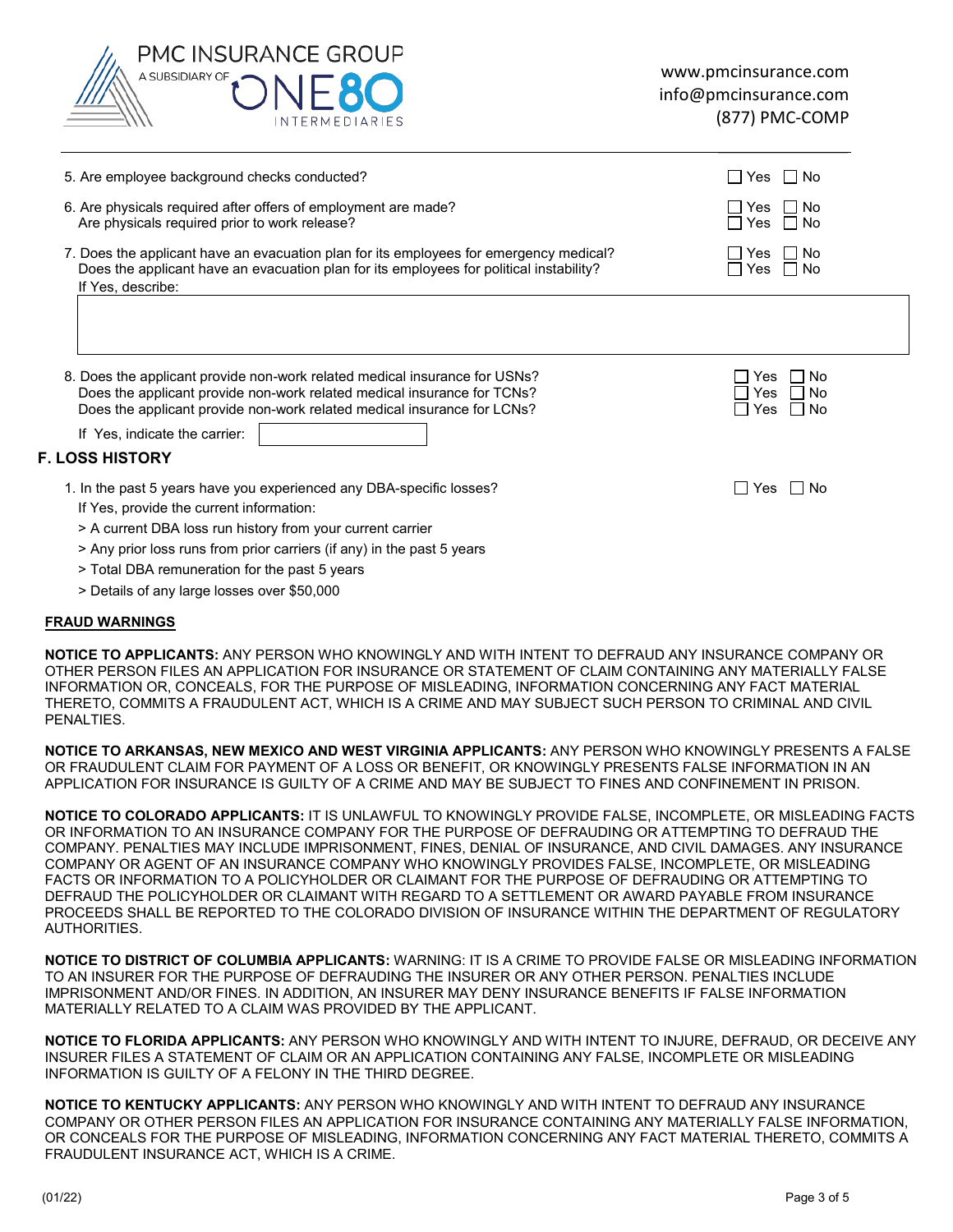

**NOTICE TO LOUISIANA APPLICANTS:** ANY PERSON WHO KNOWINGLY PRESENTS A FALSE OR FRAUDULENT CLAIM FOR PAYMENT OF A LOSS OR BENEFIT OR KNOWINGLY PRESENTS FALSE INFORMATION IN AN APPLICATION FOR INSURANCE IS GUILTY OF A CRIME AND MAY BE SUBJECT TO FINES AND CONFINEMENT IN PRISON.

**NOTICE TO MAINE APPLICANTS:** IT IS A CRIME TO KNOWINGLY PROVIDE FALSE, INCOMPLETE OR MISLEADING INFORMATION TO AN INSURANCE COMPANY FOR THE PURPOSE OF DEFRAUDING THE COMPANY. PENALTIES MAY INCLUDE IMPRISONMENT, FINES OR A DENIAL OF INSURANCE BENEFITS.

**NOTICE TO MARYLAND APPLICANTS:** ANY PERSON WHO KNOWINGLY AND WILLFULLY PRESENTS A FALSE OR FRAUDULENT CLAIM FOR PAYMENT OF A LOSS OR BENEFIT OR WHO KNOWINGLY AND WILLFULLY PRESENTS FALSE INFORMATION IN AN APPLICATION FOR INSURANCE IS GUILTY OF A CRIME AND MAY BE SUBJECT TO FINES AND CONFINEMENT IN PRISON.

**NOTICE TO NEW JERSEY APPLICANTS:** ANY PERSON WHO INCLUDES ANY FALSE OR MISLEADING INFORMATION ON AN APPLICATION FOR AN INSURANCE POLICY IS SUBJECT TO CRIMINAL AND CIVIL PENALTIES.

**NOTICE TO NEW YORK APPLICANTS:** ANY PERSON WHO KNOWINGLY AND WITH INTENT TO DEFRAUD ANY INSURANCE COMPANY OR OTHER PERSON FILES AN APPLICATION FOR INSURANCE OR STATEMENT OF CLAIM CONTAINING ANY MATERIALLY FALSE INFORMATION, OR CONCEALS FOR THE PURPOSE OF MISLEADING, INFORMATION CONCERNING ANY FACT MATERIAL THERETO, COMMITS A FRAUDULENT INSURANCE ACT, WHICH IS A CRIME, AND SHALL ALSO BE SUBJECT TO A CIVIL PENALTY NOT TO EXCEED FIVE THOUSAND DOLLARS AND THE STATED VALUE OF THE CLAIM FOR EACH SUCH VIOLATION.

**NOTICE TO OHIO APPLICANTS:** ANY PERSON WHO, WITH INTENT TO DEFRAUD OR KNOWING THAT HE IS FACILITATING A FRAUD AGAINST AN INSURER, SUBMITS AN APPLICATION OR FILES A CLAIM CONTAINING A FALSE OR DECEPTIVE STATEMENT IS GUILTY OF INSURANCE FRAUD.

**NOTICE TO OKLAHOMA APPLICANTS:** WARNING: ANY PERSON WHO KNOWINGLY, AND WITH INTENT TO INJURE, DEFRAUD OR DECEIVE ANY INSURER, MAKES ANY CLAIM FOR THE PROCEEDS OF AN INSURANCE POLICY CONTAINING ANY FALSE, INCOMPLETE OR MISLEADING INFORMATION IS GUILTY OF A FELONY (365:15-1-10, 36 §3613.1).

**NOTICE TO PENNSYLVANIA APPLICANTS:** ANY PERSON WHO KNOWINGLY AND WITH INTENT TO DEFRAUD ANY INSURANCE COMPANY OR OTHER PERSON FILES AN APPLICATION FOR INSURANCE OR STATEMENT OF CLAIM CONTAINING ANY MATERIALLY FALSE INFORMATION OR CONCEALS FOR THE PURPOSE OF MISLEADING, INFORMATION CONCERNING ANY FACT MATERIAL THERETO COMMITS A FRAUDULENT INSURANCE ACT, WHICH IS A CRIME AND SUBJECTS SUCH PERSON TO CRIMINAL AND CIVIL PENALTIES.

**NOTICE TO TENNESSEE, VIRGINIA AND WASHINGTON APPLICANTS:** IT IS A CRIME TO KNOWINGLY PROVIDE FALSE, INCOMPLETE OR MISLEADING INFORMATION TO AN INSURANCE COMPANY FOR THE PURPOSE OF DEFRAUDING THE COMPANY. PENALTIES INCLUDE IMPRISONMENT, FINES AND DENIAL OF INSURANCE BENEFITS.

**NOTICE TO VERMONT APPLICANTS:** ANY PERSON WHO KNOWINGLY AND WITH INTENT TO DEFRAUD ANY INSURANCE COMPANY OR OTHER PERSON FILES AN APPLICATION FOR INSURANCE OR STATEMENT OF CLAIM CONTAINING ANY MATERIALLY FALSE INFORMATION OR, CONCEALS, FOR THE PURPOSE OF MISLEADING, INFORMATION CONCERNING ANY FACT MATERIAL THERETO, COMMITS A FRAUDULENT ACT, WHICH MAY BE A CRIME AND MAY SUBJECT SUCH PERSON TO CRIMINAL AND CIVIL PENALTIES.

**NOTICE**: This application is for the purpose of obtaining a quotation and does not bind the applicant or the Company to complete the insurance. However, if a policy is later issued, this form shall be the basis of and become part of the contract. The undersigned applicant warrants that to the best of his or her knowledge the statements set forth herein are true. The applicant further warrants that if the information supplied on the application changes between the date of this application and the time when the policy is issued, the applicant will immediately notify the Company in writing of any change, and the insurer may withdraw or modify any outstanding quotations and/or authorization or agreements to bind the insurance.

| <b>Applicant Signature:</b><br>Name: | Title:<br>Date: |  |
|--------------------------------------|-----------------|--|
| <b>Broker Signature:</b>             | Title:          |  |